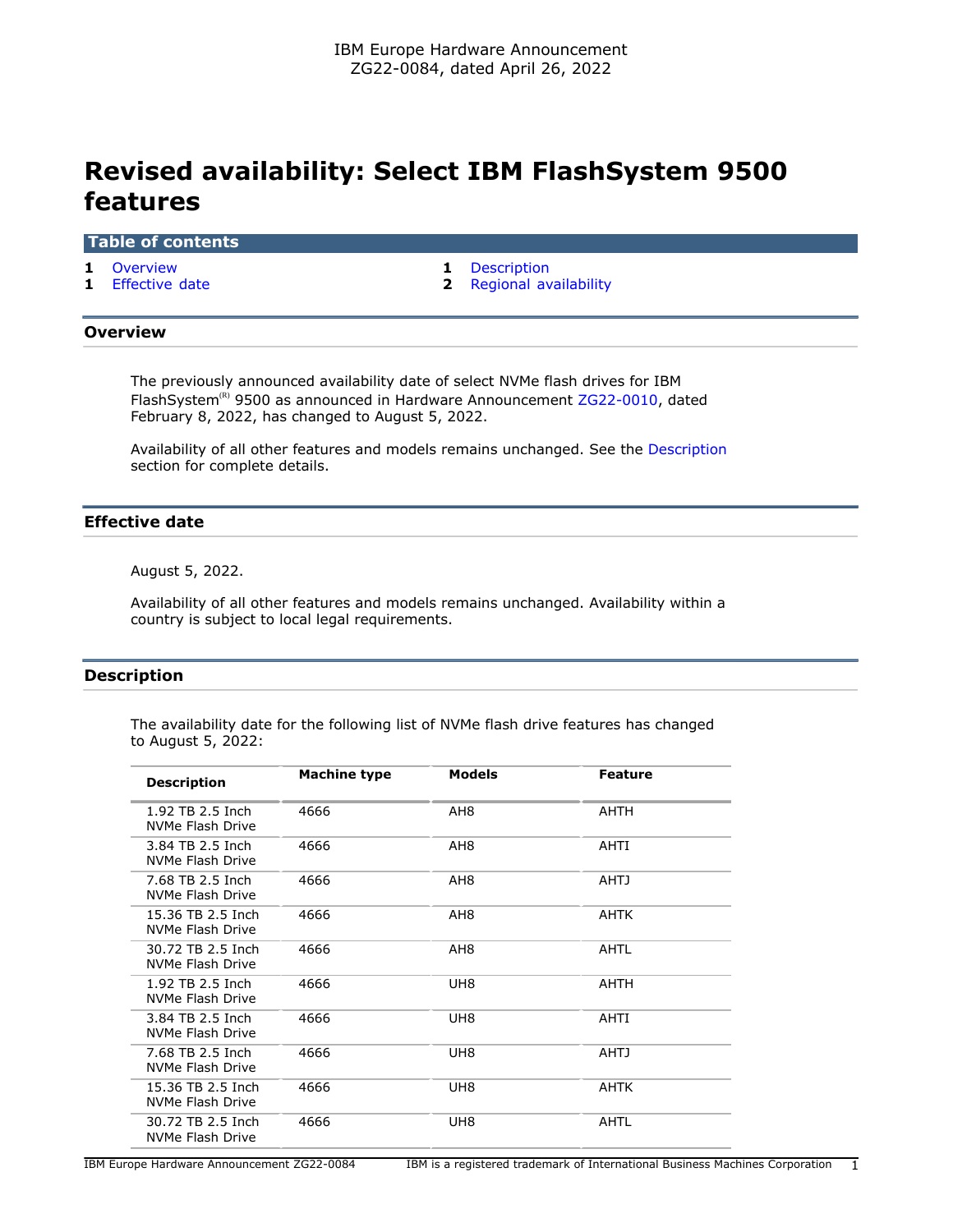#### **Accessibility by people with disabilities**

Accessibility Compliance Reports (previously known as a VPAT) containing details on accessibility compliance to standards, including the Worldwide Consortium Web Content Accessibility Guidelines, European Standard EN 301 349, and US Section 508, can be found on the  $IBM<sup>(R)</sup>$  [Accessibility Conformance Report Request](https://able.ibm.com/request/) website.

#### **Reference information**

For complete IBM FlashSystem 9500 product information, see Hardware Announcement [ZG22-0010](http://www.ibm.com/common/ssi/cgi-bin/ssialias?infotype=an&subtype=ca&appname=gpateam&supplier=877&letternum=ENUSZG22-0010), dated February 8, 2022.

### <span id="page-1-0"></span>**Regional availability**

**Europe:** Aland Islands, Albania, Andorra, Armenia, Austria, Azerbaijan, Belarus, Belgium, Bosnia and Herzegovina, Bouvet Island, British Indian Ocean Territory, Bulgaria, Comoros, Croatia, Cyprus, Czech Republic, Denmark, Estonia, Falkland Islands (Malvinas), Faroe Islands, Finland, France, French Guiana, French Polynesia, French Southern Territories, Georgia, Germany, Gibraltar, Greece, Greenland, Guadeloupe, Guernsey, Holy See (Vatican City State), Hungary, Iceland, Ireland, Isle of Man, Israel, Italy, Jersey, Kazakhstan, Kyrgyzstan, Latvia, Liechtenstein, Lithuania, Luxembourg, Republic of North Macedonia, Malta, Martinique, Mayotte, Republic of Moldova, Monaco, Montenegro, Netherlands, New Caledonia, Norway, Pitcairn, Poland, Portugal, Reunion, Romania, Saint Barthelemy, Saint Helena Ascension and Tristan da Cunha, Saint Martin (French Part), Saint Pierre and Miquelon, San Marino, Serbia, Slovakia, Slovenia, South Georgia and the South Sandwich Islands, Spain, Svalbard and Jan Mayen, Sweden, Switzerland, Tajikistan, Turkmenistan, Ukraine, United Kingdom, Uzbekistan, Vanuatu, and Wallis and Futuna

**Middle East and Africa:** Afghanistan, Algeria, Angola, Bahrain, Benin, Botswana, Burkina Faso, Burundi, Cameroon, Cape Verde, Central African Republic, Chad, Congo, The Democratic Republic of the Congo, Cote d'Ivoire, Djibouti, Egypt, Equatorial Guinea, Eritrea, Ethiopia, Gabon, Gambia, Ghana, Guinea, Guinea-Bissau, Iraq, Jordan, Kenya, Kuwait, Lebanon, Lesotho, Liberia, Libya, Madagascar, Malawi, Mali, Mauritania, Mauritius, Morocco, Mozambique, Namibia, Niger, Nigeria, Oman, Pakistan, State of Palestine, Qatar, Rwanda, Sao Tome and Principe, Saudi Arabia, Senegal, Seychelles, Sierra Leone, Somalia, South Africa, South Sudan, Sudan, Swaziland, United Republic of Tanzania, Togo, Tunisia, Turkey, Uganda, United Arab Emirates, Western Sahara, Yemen, Zambia, and Zimbabwe

#### *Trademarks*

IBM FlashSystem and IBM are registered trademarks of IBM Corporation in the United States, other countries, or both. Other company, product, and service names may be trademarks or service marks of others.

#### *Terms of use*

IBM products and services which are announced and available in your country can be ordered under the applicable standard agreements, terms, conditions, and prices in effect at the time. IBM reserves the right to modify or withdraw this announcement at any time without notice. This announcement is provided for your information only.Reference to other products in this announcement does not necessarily imply those products are announced, or intend to be announced, in your country.Additional terms of use are located at

[Terms of use](http://www.ibm.com/legal/us/en/)